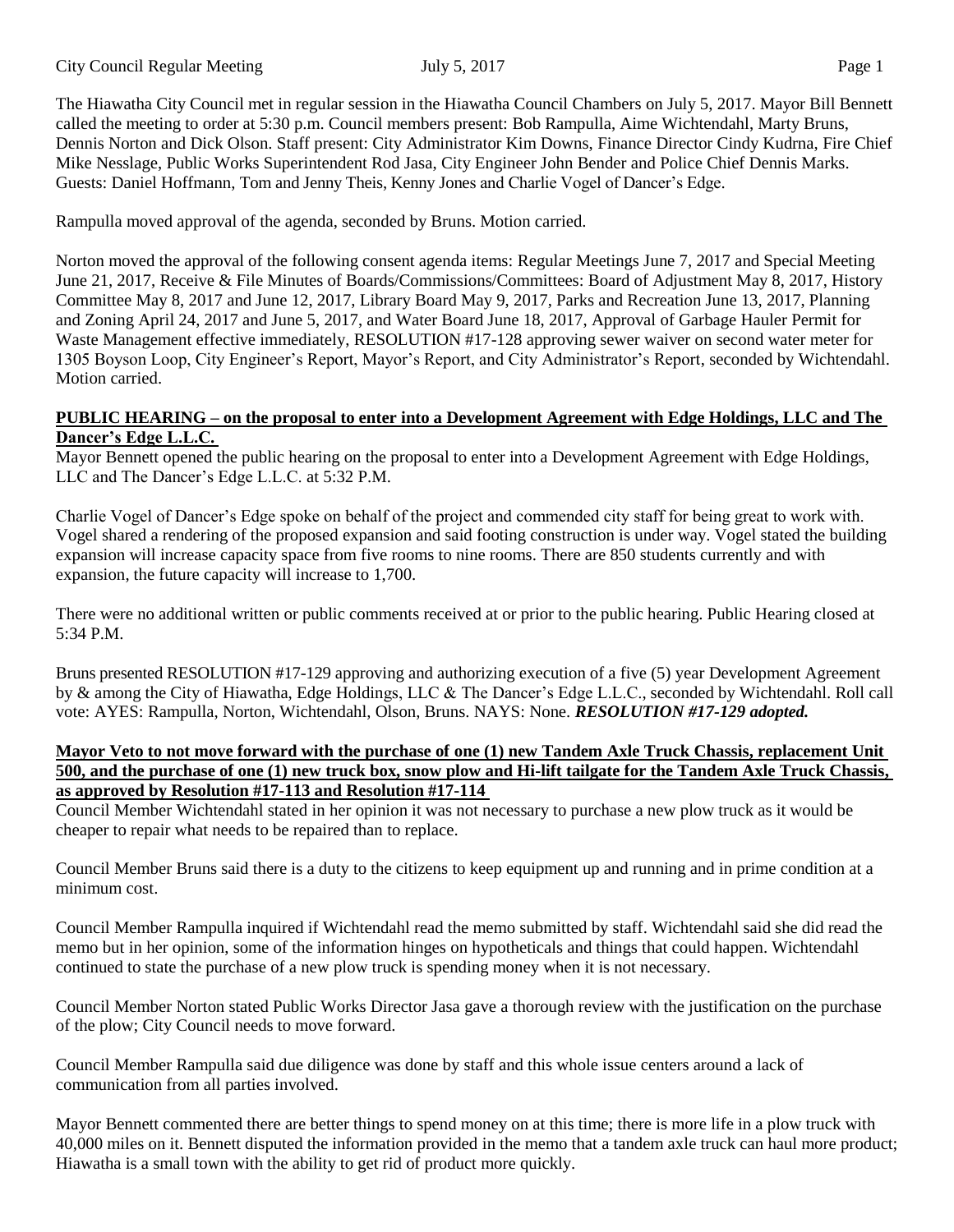City Council Regular Meeting July 5, 2017 Page 2

Mayor Bennett continued to state the veto was issued to slow down the process. Bennett disputed the new truck would plow any better. Bennett said he had Dan Wiley from Future Line Truck and Equipment go to the shop to look at the current plow truck and asked City Clerk Kornegor to read the correspondence received from Mr. Wiley. In the email received from Mr. Wiley on July 5, 2017, Wiley gives his opinion that the current plow truck has several years of service left and the expectation is for service and maintenance costs to be minimal when weighed against the cost of replacement.

Council Member Bruns stated the longer the city holds on to the equipment, the ability to get rid of the truck goes down immensely, therefore, Bruns argued the need to purchase the new truck

Council Member Rampulla added the Mayor had ample opportunity from March 1 to June 7 to sit down and discuss this matter with staff and other council members. Rampulla continued to state if the Mayor would have communicated in advance, everyone could have laid everything out.

Mayor Bennett said the reason he didn't address this matter at the June 7 meeting was due to his absence to attend another event. Rampulla noted the Mayor made the time to submit a letter in support of Lucky Penny so the Mayor could have also submitted a letter stating his position on the purchase of the new plow truck.

Council Member Olson commented this is a difference of opinion and it is time to move forward.

Bruns presented RESOLUTION #17-130 reinstating Resolution # 17-113 approving the purchase of one (1) 2018 International 7400 SFA 6X4 Tandem Truck Chassis, for the Public Works Department at a total cost not to exceed \$86,650.00, from Thompson Truck and Trailer of Waterloo, Iowa, utilizing available funding through the FY2018 Equipment Reserve Fund & Reinstating Resolution # 17-114 approving the purchase of one (1) Multi-Purpose Truck Body, Snow Plow and Hi-Lift Tailgate, for the Public Works Department at a total cost not to exceed \$83,327.00, from Henderson Manufacturing of Manchester, Iowa, utilizing available funding through the FY2018 Equipment Reserve Fund, in response to Mayor Veto received in the City Clerk's Office on June 9, 2017, seconded by Rampulla. Roll call vote: AYES: Bruns, Olson, Norton, Rampulla. NAYS: Wichtendahl. *RESOLUTION #17-130 adopted.*

### **Approving the design of a new maintenance garage to the Hiawatha Design Guidelines for the property legally described as Bali Hai First Addition Lot 2 and addressed as 2111 Robins Road**

Rampulla presented RESOLUTION #17-131 approving the design of a new maintenance garage to the Hiawatha Design Guidelines for the property legally described as Bali Hai First Addition Lot 2 & addressed as 2111 Robins Road, seconded by Olson. Roll call vote: AYES: Olson, Wichtendahl, Bruns, Norton, Rampulla. NAYS: None. **RESOLUTION #17-131**

# **Amending Current Policies for the Hiawatha Ambulance Service - approving and adopting amended Financial Hardship Policy**

Bruns presented RESOLUTION #17-132 approving & adopting amended Financial Hardship Policy, seconded by Wichtendahl. Roll call vote: AYES: Wichtendahl, Rampulla, Olson, Norton, Bruns. NAYS: None. *RESOLUTION #17-132 adopted.*

### **Amending Current Policies for the Hiawatha Ambulance Service - approving and adopting amended Uncollectible Accounts Policy**

Norton presented RESOLUTION #17-133 approving & adopting amended Uncollectible Accounts Policy, seconded by Ramulla. Roll call vote: AYES: Bruns, Olson, Wichtendahl, Rampulla, Norton. NAYS: None. *RESOLUTION #17-133 adopted.*